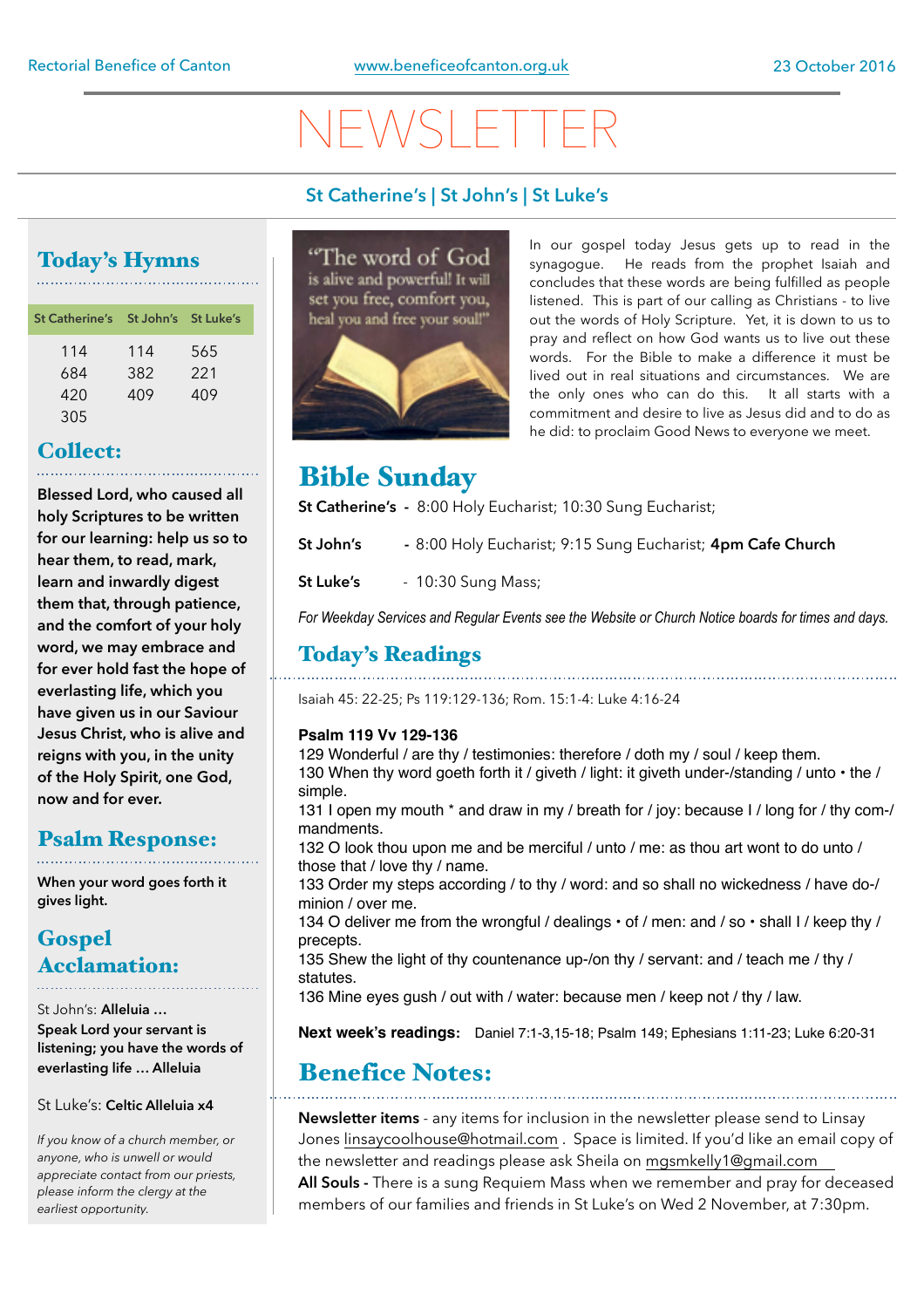#### Rectorial Benefice of Canton [www.beneficeofcanton.org.uk](http://www.beneficeofcanton.org.uk) 23 October 2016

**Memorial Service -** On Sunday 6 November at 6pm in St Luke's when we invite the loved ones of all those who have died in the past year (and also prior to that) to attend a special service.

**Explore -** This month's explore is Cafe Church - which is a more informal and relaxed worship service than normal when we'll reflect on making space for God in silence and finding God in silence. Led this month by Sam Patterson. Cakes, cookies and good coffee is normally available throughout the service. All are welcome.

**Messy Church -** Planning meeting after Explore today at 5pm in St John's. November's MC will be in Calvary Baptist. **Confirmation Ceremony** - The confirmation ceremony will now be on Sunday 6th November (instead of 20 November) at 10:30 in St John's. The reason for this was a mix up between the dates given for deanery confirmations and the archbishop's calendar. Consequently, Sunday 6th will be a united benefice celebration and there will be no other services in the benefice that morning. There is a rehearsal in St John's at 11am on Saturday 5th November.

**Stewardship Packs -** Please make sure you take home a stewardship pack. It would be of great help to our work if everyone simply reviewed how much they give and/or how they can help support God's work in our benefice.

**Newsletter items** - any items for inclusion in the newsletter please send to Linsay Jones [linsaycoolhouse@hotmail.com](mailto:linsaycoolhouse@hotmail.com) . Space is limited. If you'd like an email copy of the newsletter and readings please ask Sheila on [mgsmkelly1@gmail.com](mailto:mgsmkelly1@gmail.com)  **Benefice Magazine -** Copies of the latest edition are now available at the back of our churches.

### St Catherine's Notes:

**Bonfire, Bobbing and Bangers** - Mon 31 October 6-10 pm Tickets from Clive 07931522683 and Diana 07909961256 £7.00 for adults; £3.50 for under 16's and over 65's; under 5's FREE. Today is the last day - only 5 tickets left. **Needed:** We need a two drawer filing cabinet to go into the priests' vestry to organise the difference service leaflets. Any

offers. Contact Clive on 07931 522683

**Churchyard Trees** - Offprints of an article in this month's Benefice magazine available in church **Christmas Fair -** Saturday 26 November starting at 2pm. As in previous years we need help with every aspect of the fair: stalls, set up, drinks, food etc. Please support us this day as the fair is a major help to our fundraising for the year. **Hall Bookings -** To book the Hall contact the clergy or email Bev on [hall.stcatherines@gmail.com](mailto:hall.stcatherines@gmail.com). Midweek Services: Holy Eucharist this Wednesday at 11:00 am

### St John's Notes:

**Church Booking -** To book the church please contact the clergy. For concerts contact Gill Winton (see website). **Midweek Services:** Holy Eucharist this Thursday at 10:30 am

### St Luke's Notes:

**Hall Bookings -** To book the Hall please contact Jackie Page on 029 2091 3808. **Midweek Services:** Masses at 10:00 am on Wednesdays; 6:00 pm on Fridays; and 10:30 am on Saturdays.

#### **Recently Departed:** Duncan Grace

#### This Week in the Benefice: (Diocesan Prayer / Anglican Prayer Cycle / Events and Services)

**Sun 23** Dinas & Penygraig, Christopher Lewis-Jenkins (V); Episcopal Church of Cuba; **Bible Sunday** 

**Mon 24** Pen Rhondda Fawr, Philip Leyshon (PinC); Ikeduru (Nigeria);

**Tues 25** Pontrhondda, Peter Gale (V); Ikwerre (Nigeria); **Lewis Bayley (1631) Bishop and Writer** 

**Wed 26** Board of Nomination, Archbishop Barry, Michael Komor; Ikwo (Nigeria); **St Alfred;** 

**Thur 27** Pont Newydd, Jeffrey Thomas (PinC); Ikwuano (Nigeria);

**Fri 28** Rhondda Fach Uchaf, David Jones (PinC); Ilaje (Nigeria**; STS SIMON & JUDE, Apostles** 

**Sat 29** Tonypandy w Clydach Vale & Williamstown, Haydn England-Simon; Ile-Oluji, Nigeria;

**Sun 30** Tonyrefail w Gilfach Goch, Ruth Moverly (V); Bermuda; Richard Hooker; **Benefice Together in St Catherine's**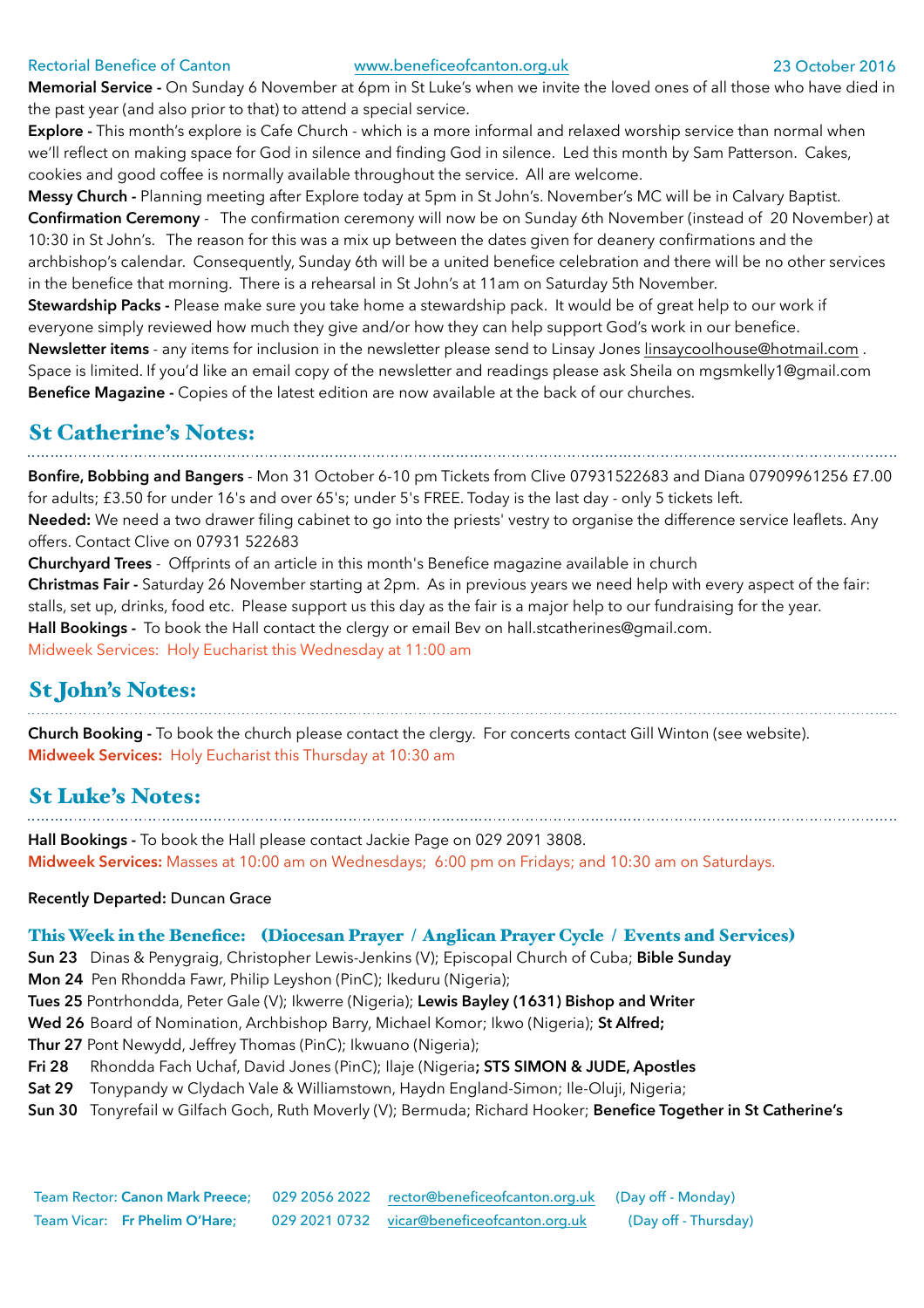### **23 October 2016 – Bible Sunday**

### **Collect of the Day**

Blessed Lord, who caused all holy Scriptures to be written for our learning: help us so to hear them, to read, mark, learn and inwardly digest them that, through patience, and the comfort of your holy word, we may embrace and for ever hold fast the hope of everlasting life, which you have given us in our Saviour Jesus Christ, who is alive and reigns with you, in the unity of the Holy Spirit, one God, now and for ever.

### **First Reading**

A reading from the book of the prophet Isaiah.

Thus says the LORD: Turn to me and be saved, all the ends of the earth! For I am God, and there is no other. By myself I have sworn, from my mouth has gone forth in righteousness a word that shall not return: 'To me every knee shall bow, every tongue shall swear.'

Only in the LORD, it shall be said of me, are righteousness and strength; all who were incensed against him shall come to him and be ashamed. In the LORD all the offspring of Israel shall triumph and glory.

This is the word of the Lord. **Thanks be to God.**

### *Psalm 119.129-136*

R **When your word goes forth it gives light.** 

Your decrees are wonderful; therefore I obey them with all my heart. When your word goes forth it gives light; it gives understanding to the simple. **R** 

I open my mouth and pant; I long for your commandments. Turn to me in mercy, as you always do to those who love your name. **R** 

Steady my footsteps in your word; let no iniquity have dominion over me. *Isaiah 45.22-25*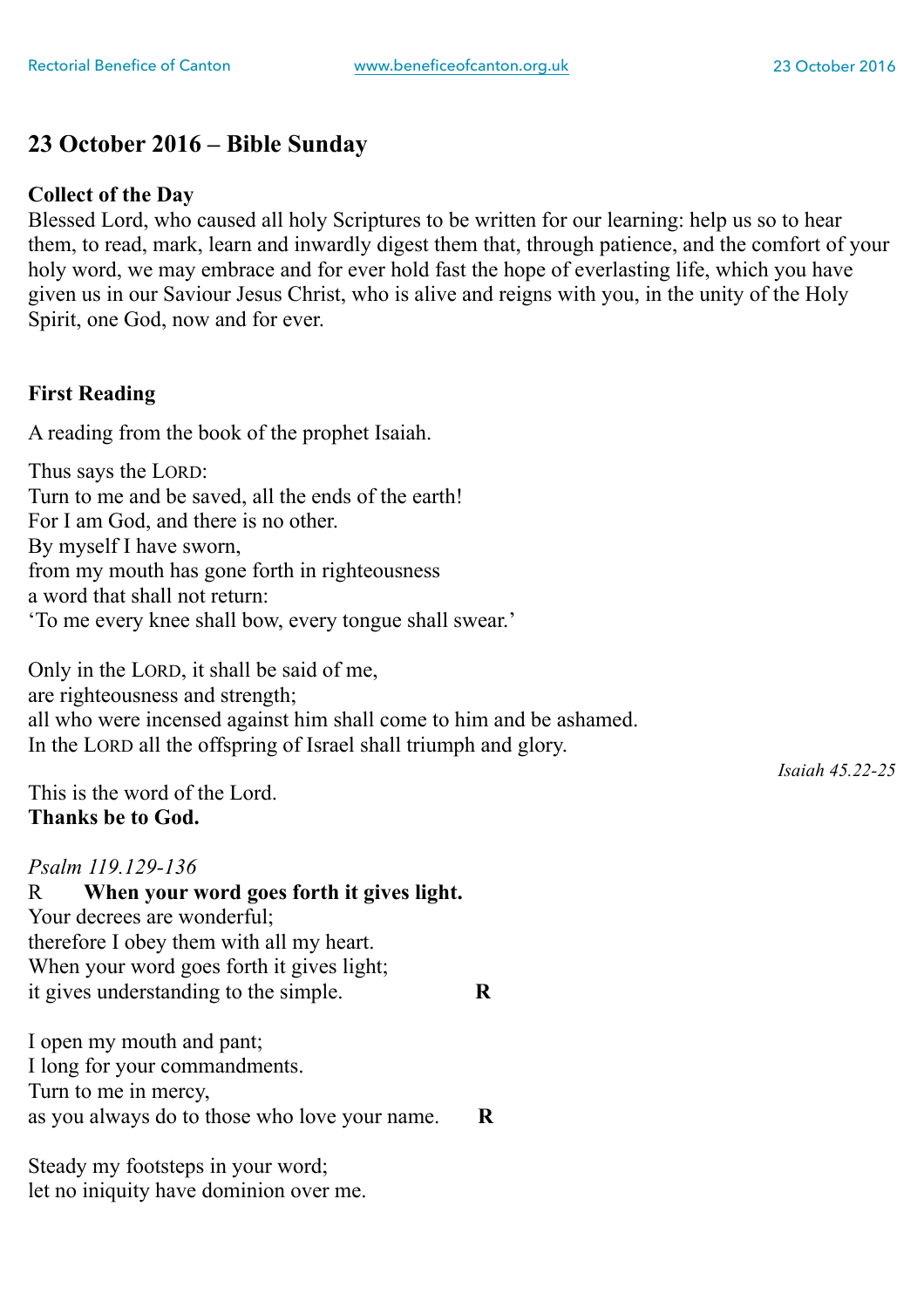Rescue me from those who oppress me, and I will keep your commandments. **R**  Let your countenance shine upon your servant and teach me your statutes. My eyes shed streams of tears, because people do not keep your law. **R**  R **When your word goes forth it gives light.** 

### **Second Reading**

A reading from the letter of Paul to the Romans.

We who are strong ought to put up with the failings of the weak, and not to please ourselves. Each of us must please our neighbour for the good purpose of building up the neighbour. For Christ did not please himself; but, as it is written, 'The insults of those who insult you have fallen on me.' For whatever was written in former days was written for our instruction, so that by steadfastness and by the encouragement of the scriptures we might have hope. May the God of steadfastness and encouragement grant you to live in harmony with one another, in accordance with Christ Jesus, so that together you may with one voice glorify the God and Father of our Lord Jesus Christ.

*Romans 15.1-6* 

This is the word of the Lord. **Thanks be to God.**

### **Gospel**

Hear the holy Gospel of our Lord Jesus Christ according to Luke. **Glory to you, O Lord.** 

When Jesus came to Nazareth, where he had been brought up, he went to the synagogue on the sabbath day, as was his custom. He stood up to read, and the scroll of the prophet Isaiah was given to him. He unrolled the scroll and found the place where it was written:

'The Spirit of the Lord is upon me, because he has anointed me

to bring good news to the poor.

He has sent me to proclaim release to the captives and recovery of sight to the blind,

to let the oppressed go free, to proclaim the year of the Lord's favour.'

And he rolled up the scroll, gave it back to the attendant, and sat down. The eyes of all in the synagogue were fixed on him. Then he began to say to them, 'Today this scripture has been fulfilled in your hearing.' All spoke well of him and were amazed at the gracious words that came from his mouth. They said, 'Is not this Joseph's son?' He said to them, 'Doubtless you will quote to me this proverb, "Doctor, cure yourself!" And you will say, "Do here also in your home town the things that we have heard you did at Capernaum." ' And he said, 'Truly I tell you, no prophet is accepted in the prophet's home town.'

*Luke 4.16-24* 

This is the Gospel of the Lord. **Praise to you, O Christ.**